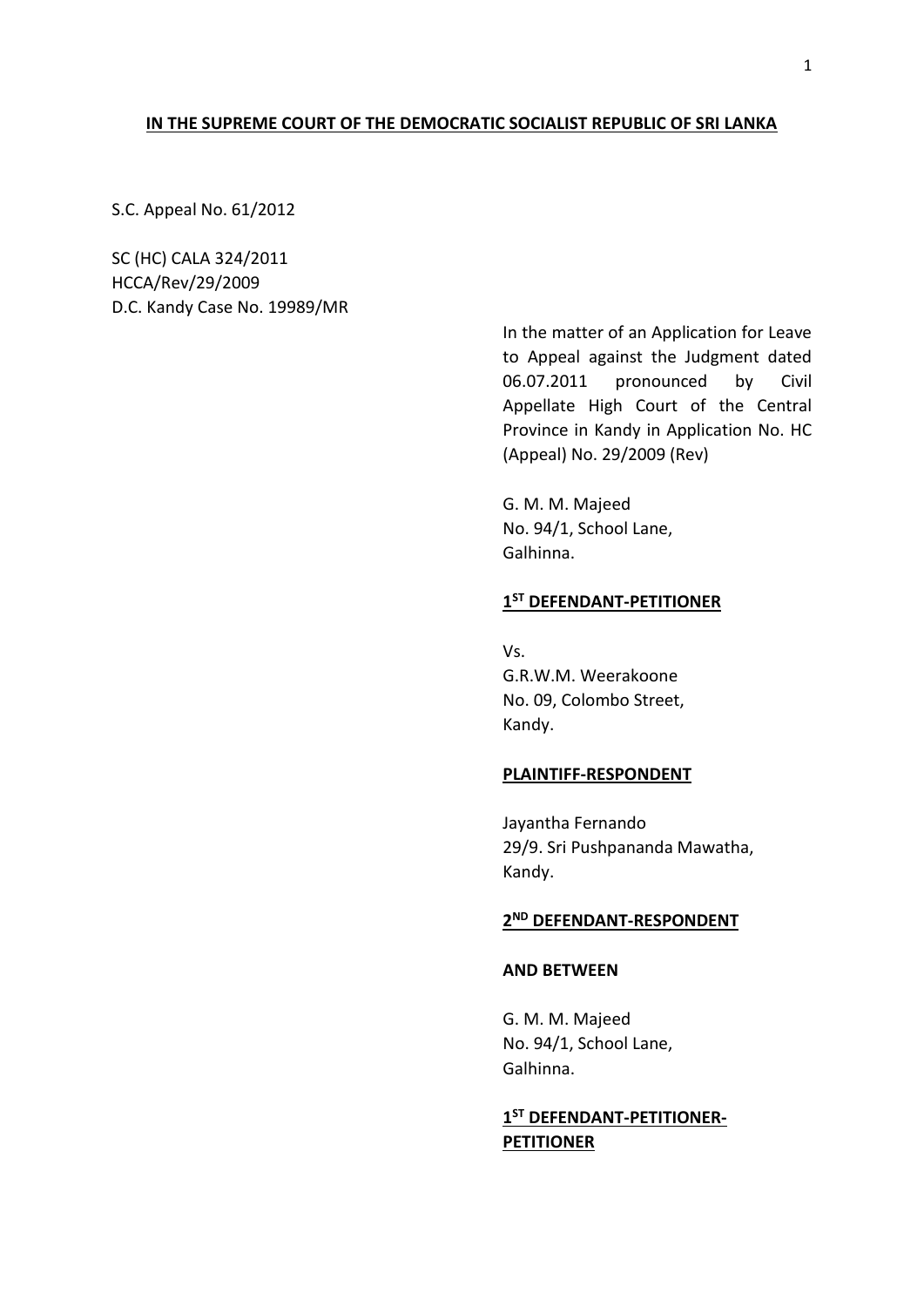Vs.

G.R.W.M. Weerakoone No. 09, Colombo Street, Kandy.

#### **PLAINTIFF-RESPONDENT-RESPONDENT**

Jayantha Fernando 29/9. Sri Pushpananda Mawatha, Kandy.

# **2 ND DEFENDANT-RESPONDENT-RESPONDENT**

**BEFORE:** S.E. Wanasundera P.C., J. Anil Gooneratne J. & Vijith K. Malalgoda P.C., J.

**COUNSEL:** Chula Bandara with Ms. Gayathri Kodagoda for the 1st Defendant-Petitioner-Appellant

> Ranjan Suwandaratne P.C. with Yuwin Matugama For the Plaintiff-Respondent-Respondent

**ARGUED ON:** 03.07.2017

**WRITTEN SUBMISSIONS ON BEHALF OF THE 1 ST DEFENDANT-PETITIONER-APPELLANT FILED ON:** 25.04.2012

**WRITTEN SUBMISSIONS ON BEHALF OF THE PLAINTIFF-RESPONDENT-RESPONDENT FILED ON:** 01.06.2012

**DECIDED ON:** 14.09.2017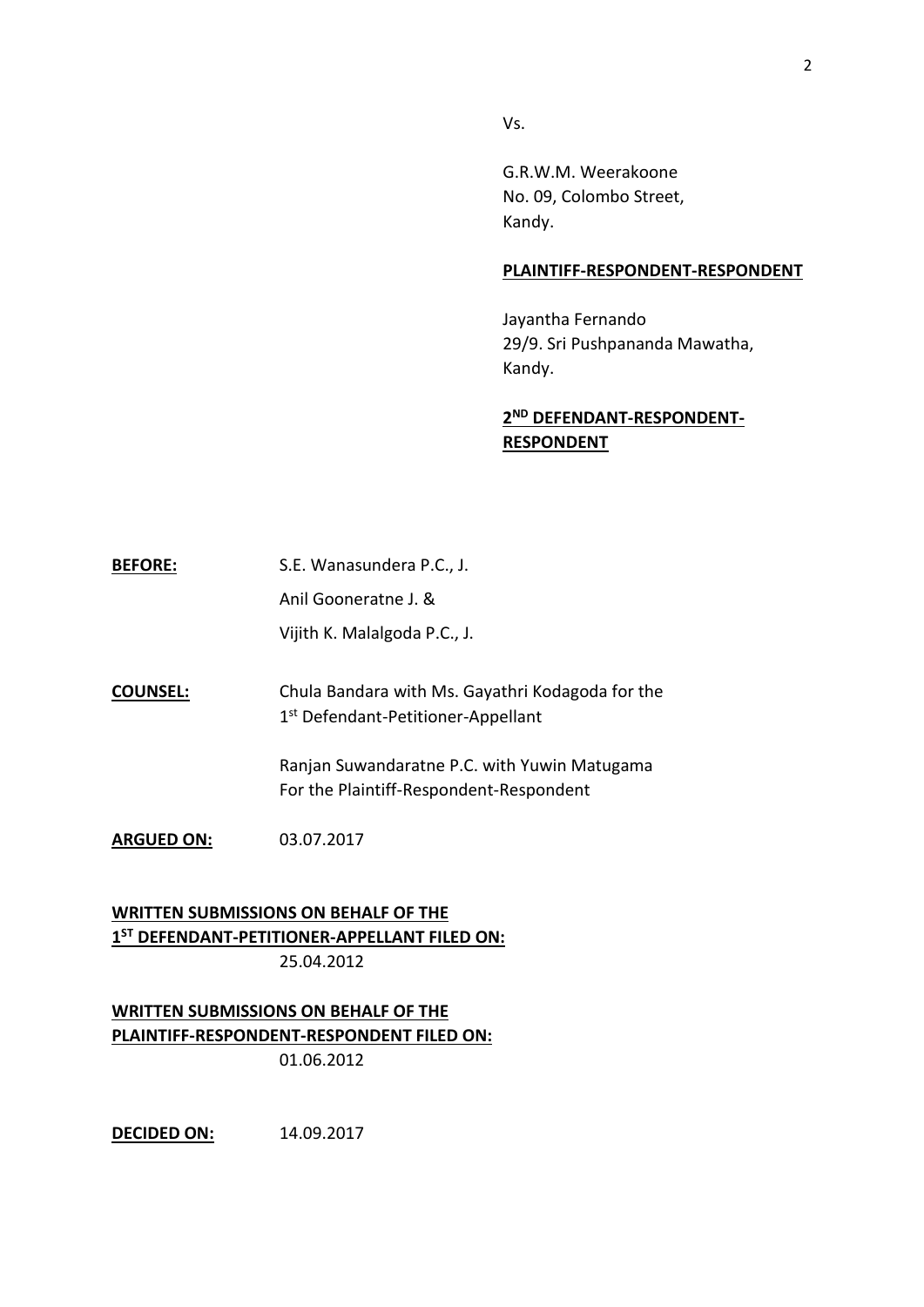#### **ANIL GOONERATNE J.**

Plaintiff-Respondent instituted a money recovery action bearing No. 19989 in the District Court of Kandy against the 1<sup>st</sup> Defendant-Petitioner and the 2<sup>nd</sup> Defendant-Respondent praying for a Judgment, to recover a sum of Rs. 470,570/- from the  $1<sup>st</sup>$  Defendant-Petitioner and the  $2<sup>nd</sup>$  Defendant-Respondent and interest at 15% on the above sum and also for legal interest from the date of Judgment until settlement in full. On the trial date Defendants were absent an unrepresented. As such ex-parte evidence was led and judgment entered. An application to purge default under Section 86(2) of the Civil Procedure Code to the District Court, Kandy was made and refused after inquiry by the learned District Judge on 29.03.2006. The  $1<sup>st</sup>$  Defendant-Petitioner as pleaded in the petition filed before this court, states the Revision Application filed in the Civil Appellate High Court, Kandy to set aside the ex-parte Judgment of 23.04.2009 was also refused by the Civil Appellate High Court, Kandy.

Supreme Court on or about 09.03.2012 granted leave to proceed on the following questions of law.

- (1) Did the Honourable High Court Judges of the Civil Appellate High Court of Kandy err in law by confirming the ex-parte Judgment dated 23.04.2004 which was not supported by legal evidence?
- (2) When the ex-parte Judgment lacks proper analysis of the evidence whether the court was justified in refusing the Revision Application to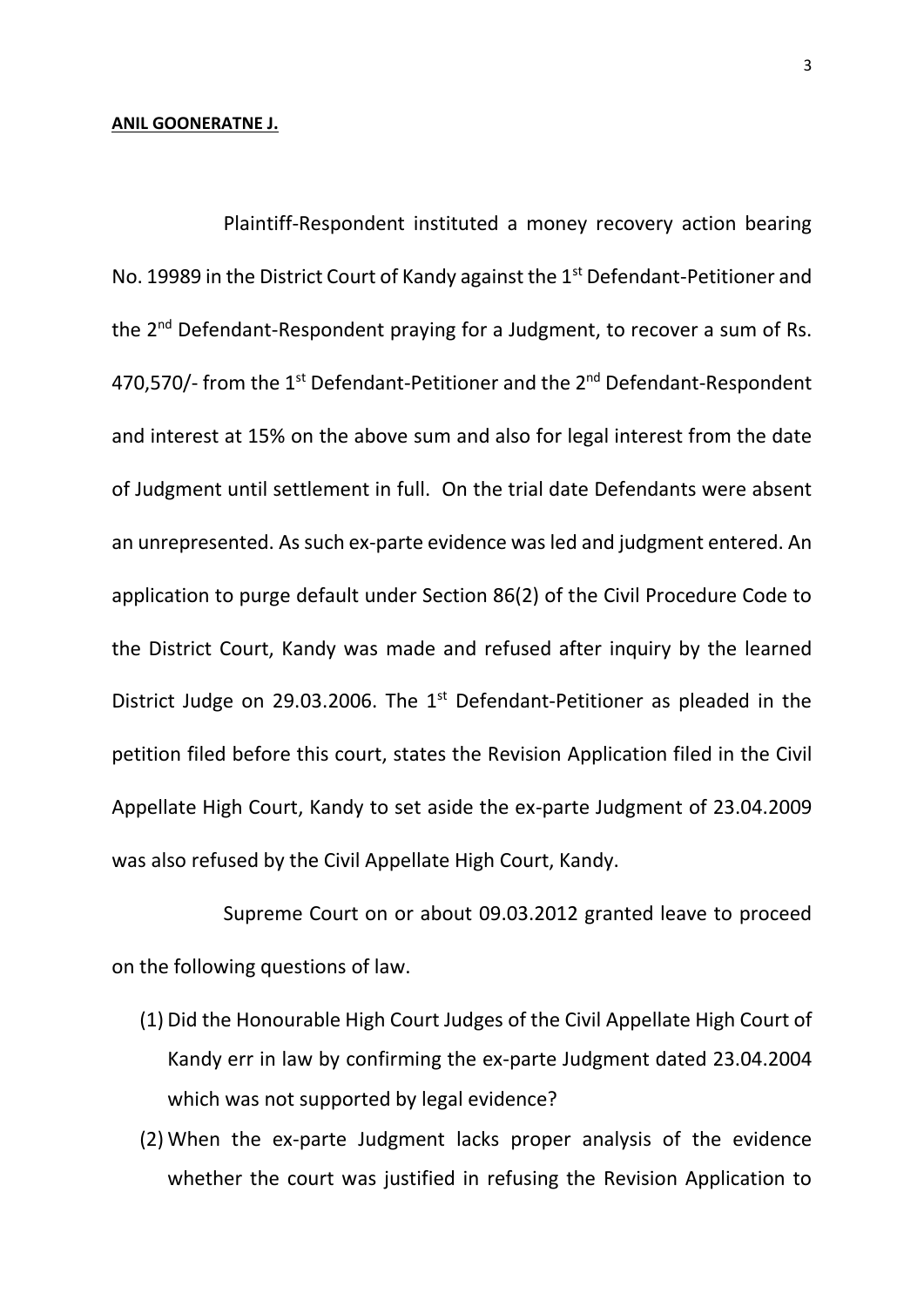canvass that Judgment on its merits, on the basis that there was delay on the part of the Petitioner?

(3) In view of the nature of the Judgment given by the District Court at the ex-parte trial is the Petitioner entitled to invoke the revisionary jurisdiction of the Civil Appellate High Court to canvass the correctness of the Judgment on its merits?

It is necessary to ascertain the facts of this case prior to examining the legal position. As stated above Plaintiff-Respondent instituted action on or about 21.09.1988 to recover a sum of Rs.470,570/-. The 1<sup>st</sup> Defendant-Petitioner and the 2<sup>nd</sup> Defendant-Respondent-Respondent filed a joint answer denying the averments in the plaint, and by way of a counter claim whilst praying for a dismissal of the Plaintiff's action included a claim of Rs. 550,000/- against the Plaintiff. On 29.01.1996 the case was fixed ex-parte, as the  $1<sup>st</sup>$  Defendant-Petitioner-Petitioner and the 2<sup>nd</sup> Respondent-Respondent were absent and unrepresented. Thereafter an application was made to purge default, but was refused by the learned District Judge.

I also note the evidence led at the ex-parte trial. Plaintiff-Respondent-Respondent in his evidence state that he was a tenant of premises No 9, Colombo Street, Kandy since July 1980. Plaintiff produced P1 to prove that fact and P2 and P3 to show that his office was at that place. He also testified that on 11.07.1987 he observed that the roof of his office was removed and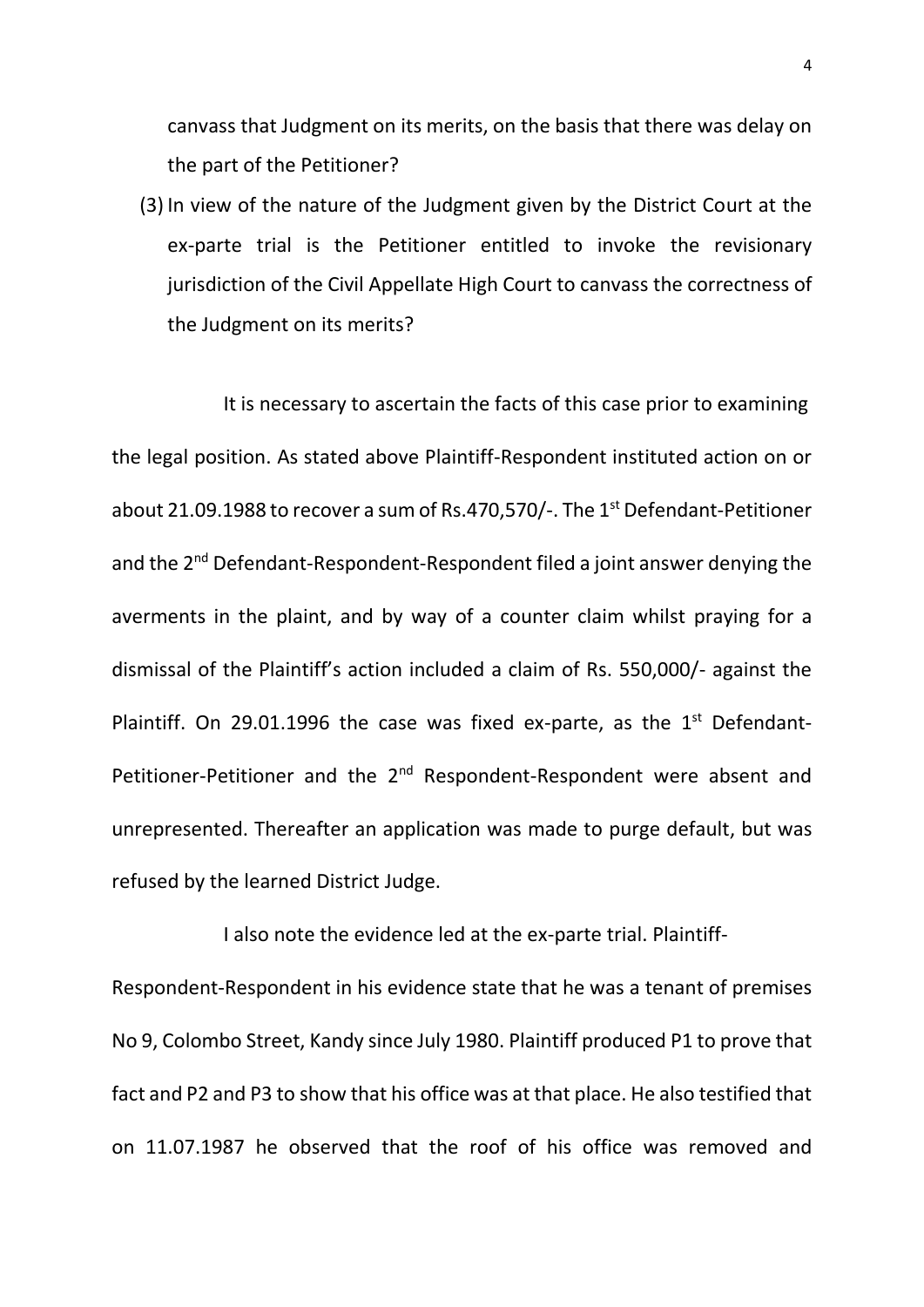Petitioner and the 2<sup>nd</sup> Defendant-Respondent-Respondent had entered the premises. To establish same produced exhibit P4 a statement to the police by 2<sup>nd</sup> Defendant-Respondent-Petitioner. Plaintiff being a surveyor and court commissioner stated that he lost his equipments, and plans and field notes. The 1<sup>st</sup> Defendant forcefully took over possession of the premises along with the 2<sup>nd</sup> Defendant-Respondent-Respondent which the Plaintiff-Respondent-Respondent occupied for a long period of time. This seems to be the evidence in brief.

The default inquiry was taken up on the first occasion, on 28.01.1997 and the learned District Judge made Order on 24.04.1997 and set aside the ex-parte Judgment. Thereafter the case was fixed for trial and had been put off on several days. On the  $22<sup>nd</sup>$  trial date, again the  $1<sup>st</sup>$  Defendant Petitioner and the 2<sup>nd</sup> Defendant was absent and unrepresented and for the second time case had been fixed ex-parte.

The 1<sup>st</sup> Defendant-Petitioner-Petitioner was granted Leave to Appeal on three questions of law and the relief sought from the Supreme Court is to set aside the Judgment dated 06.07.2011 of the Civil Appellate High Court of Kandy bearing No. Rev. 29/2009 and also to set aside the ex-parte Judgment dated 23.04.2004 of the District Court. Vide, sub paragraph (6) of the prayer to the petition. In the light of questions of law raised before us and the prayer to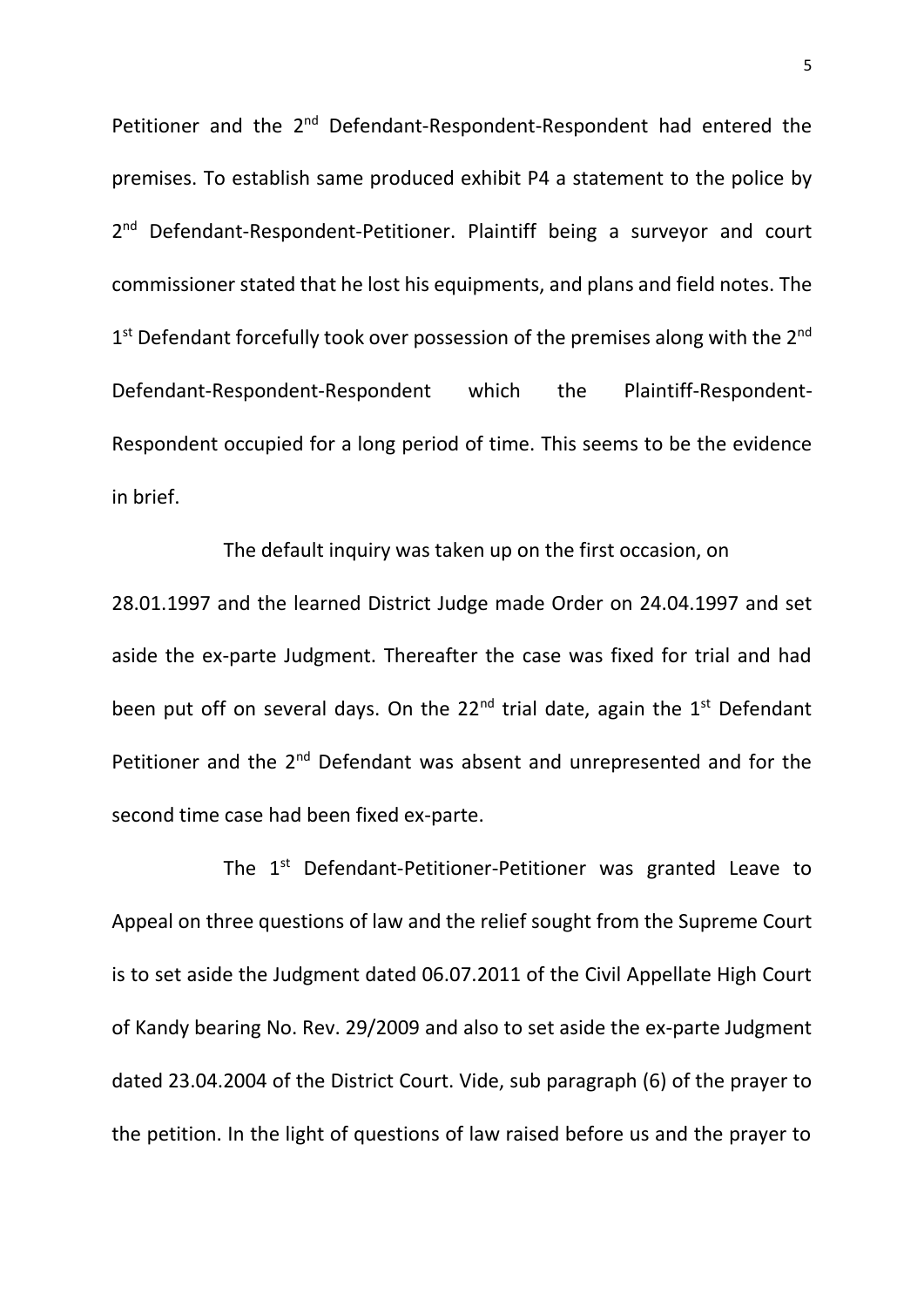the petition it is essential to examine the District Court Judgment of 23.04.2004 entered in favour of the Plaintiff-Respondent after an ex-parte trial.

The Judgment itself is a very brief Judgment. On perusing the relevant portion of the Judgment the trial Judge refer to documents P1 to P7 and state having produced these documents the Plaintiff closed his case. Further it is stated that on the evidence of the Plaintiff and the documents produced court is satisfied. Accordingly ex-parte judgment is entered in favour of the Plaintiff. It reads as follows:

 $....$ පැමිණිලිකරුගේ සාක්ෂි මෙහෙයවා පැ 1 සිට පැ 7 දක්වා ලේකණ ඉදිරිපත් කරමින් නඩුව අවසන් කරන ලදි. එ අනුව පැමිණිලිකරුගේ සාක්ෂි සහ ලියවිලි මත සැහීමකට පත්වෙමි. පැමිණිල්ලේ ඉල්ලා ඇති පරිදි සහන ලබා ගැනිමටත, ඒකී ආකාරයෙන් නඩුව පැමිණිලිකරුට පාක්ෂිකව තීන්දුකරමි.

The trial Judge does not seem to have given his mind to the relief claimed and whether the Plaintiff is entitled to Judgment in fact and in law. Judge must arrive at a finding on relevant points after a process of hearing and adjudication. Trial Judge cannot apply a mechanical process and enter Judgment. Evidence led should be analysed and be satisfied that the Plaintiff is entitled for Judgment. Merely stating 'satisfied' with the evidence led will not amount to compliance with Sections 85(1) 84, 86 & 87 of the Civil Procedure Code.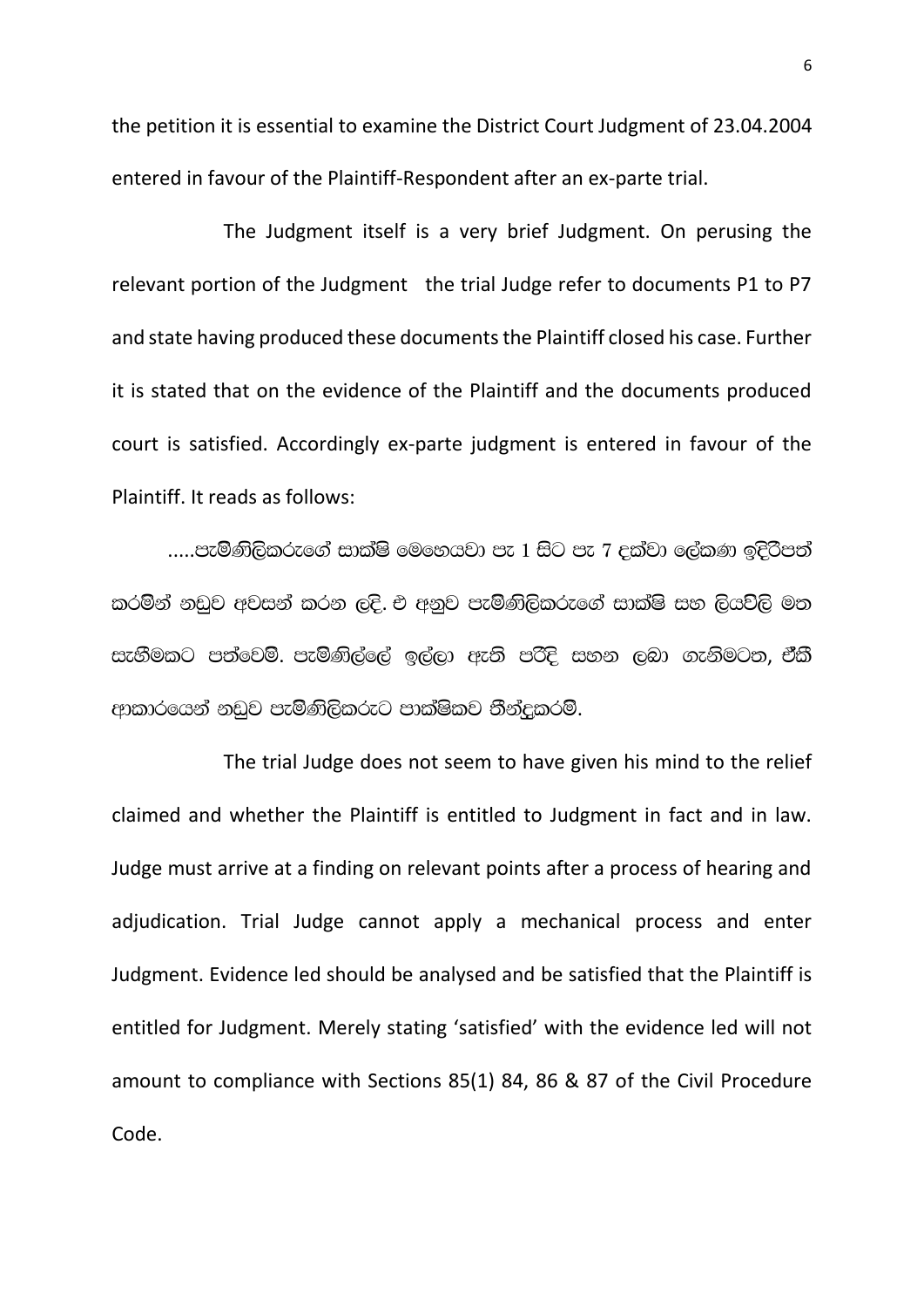It is necessary to consider the legality or the propriety of the exparte judgment. In such a brief judgment one cannot expect a proper adjudication of the dispute to have been considered. I cannot affirm or approve the ex-parte Judgment in the absence of an analysis of the evidence led at the trial. In all these circumstances the ex-parte Judgment of the District Court stands dismissed. Evidence led has not been judicially assessed and analysed.

I hold that the ex-parte Judgment is a nullity. The following decided case is on point and fortify my views.

In Mrs. *Sirimavo Bandaranaike Vs. Times of Ceylon Ltd. (1995) 1 SLR* at pgs. 36/37.

Section 85(1) requires that the trial judge should be "satisfied" that the Plaintiff is entitled to the relief claimed. The Defendant's case is that if in fact he was not satisfied, or if on the evidence he could not reasonably have been satisfied, the error was so serious as to prejudice the substantial rights of the Defendant and to occasion a failure of justice. The question is whether entering an ex parte default judgment is a mere formality, or whether a hearing and a proper adjudication are necessary.

The plain meaning of the word "satisfied" in section 85(1) is that the trial judge must reach findings on the relevant points after a process of hearing evidence and adjudication, and that he cannot give judgment for the plaintiff as a matter of course. It is unnecessary to rely on the Indian decisions cited by Mr. Seneviratne as I find that there are four other independent and compelling reasons for this interpretation: the immediate context of section 85(1), the basic principles of justice underlying the Code, the legislative history of this and similar provisions, and judicial decisions in regard to those provisions.

Section 85(2) shows that a judge may award the plaintiff less than what is claimed if in his opinion the entirety of the relief cannot be granted. Obviously such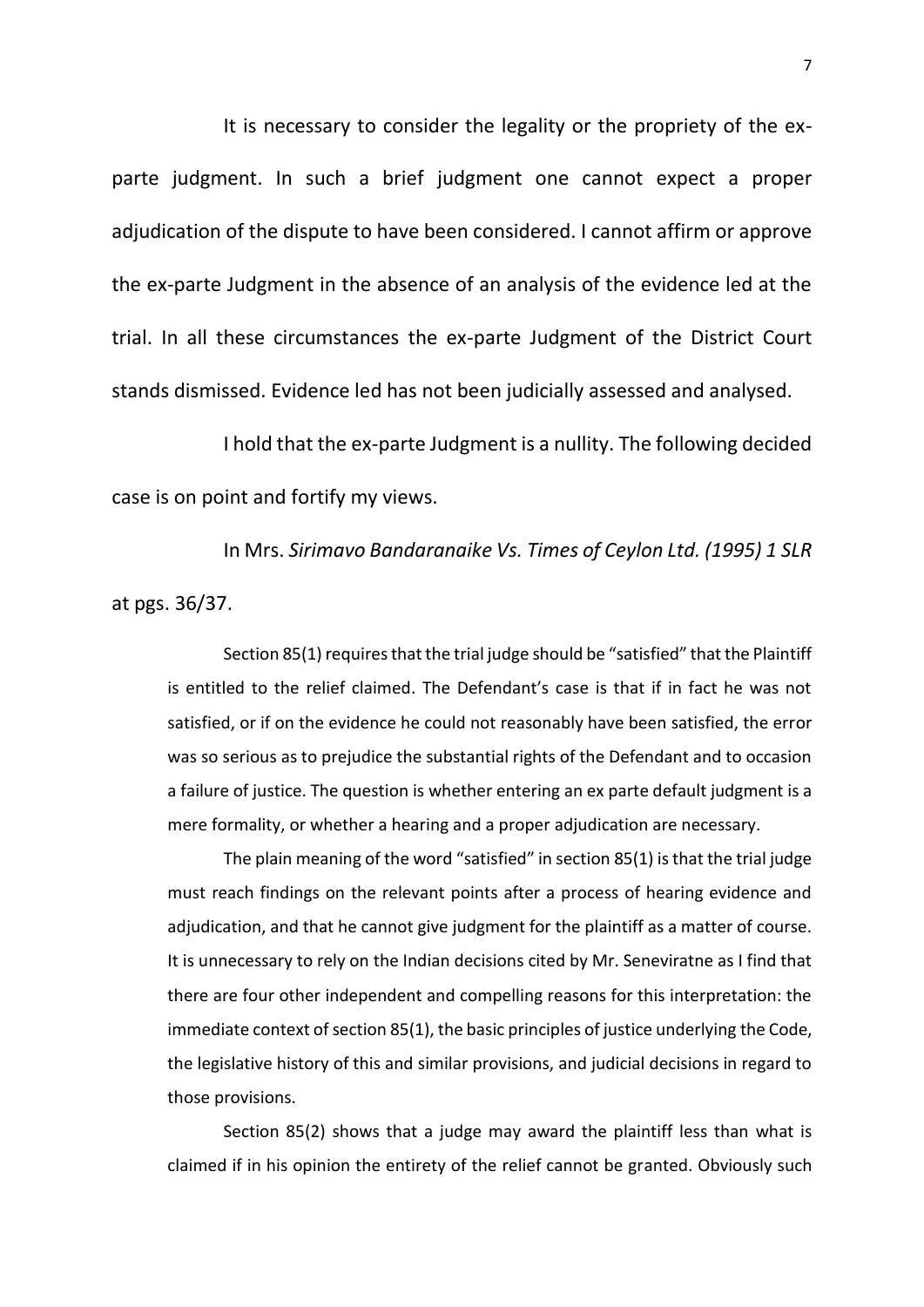an opinion can only be reached after hearing evidence and judicially assessing that evidence in relation to the ingredients of the Plaintiff's cause of action. Further, sections 84, 86 and 87 all refer to the judge being "satisfied" on a variety of matters: in every instance, such satisfaction is after adjudication upon evidence. It must be presumed that the word "satisfied" occurring in several sections in the same Chapter of the Code has the same meaning.

It is evident that the above decided case though discuss a variety of matters, emphasis the duty of court in an ex-parte trial and also jurisdiction of the Court of Appeal by way of revision to revise or vary an ex-parte trial. Both these points are equally important to the case in hand.

I would at this point of my Judgment wish to discuss the judgment of the Civil Appellate High Court, which court exercised its revisionary powers, and dismissed the Revision Application.

The revision application was filed to revise the ex-parte judgment dated 23.04.2004. Plaintiff-Respondent-Respondent was the tenant of the premises in question and the 1<sup>st</sup> Defendant-Petitioner was the owner of the premises along with some others.

The revision application was filed on or about 05.10.2009. By the revision application the ex-parte Judgment dated 23.04.2004 is challenged. The learned High Court Judge no doubt in a very comprehensive Judgment emphasis the fact that the appeal filed against the Order rejecting the application to purge default which was delivered by the High Court (prior to filing the revision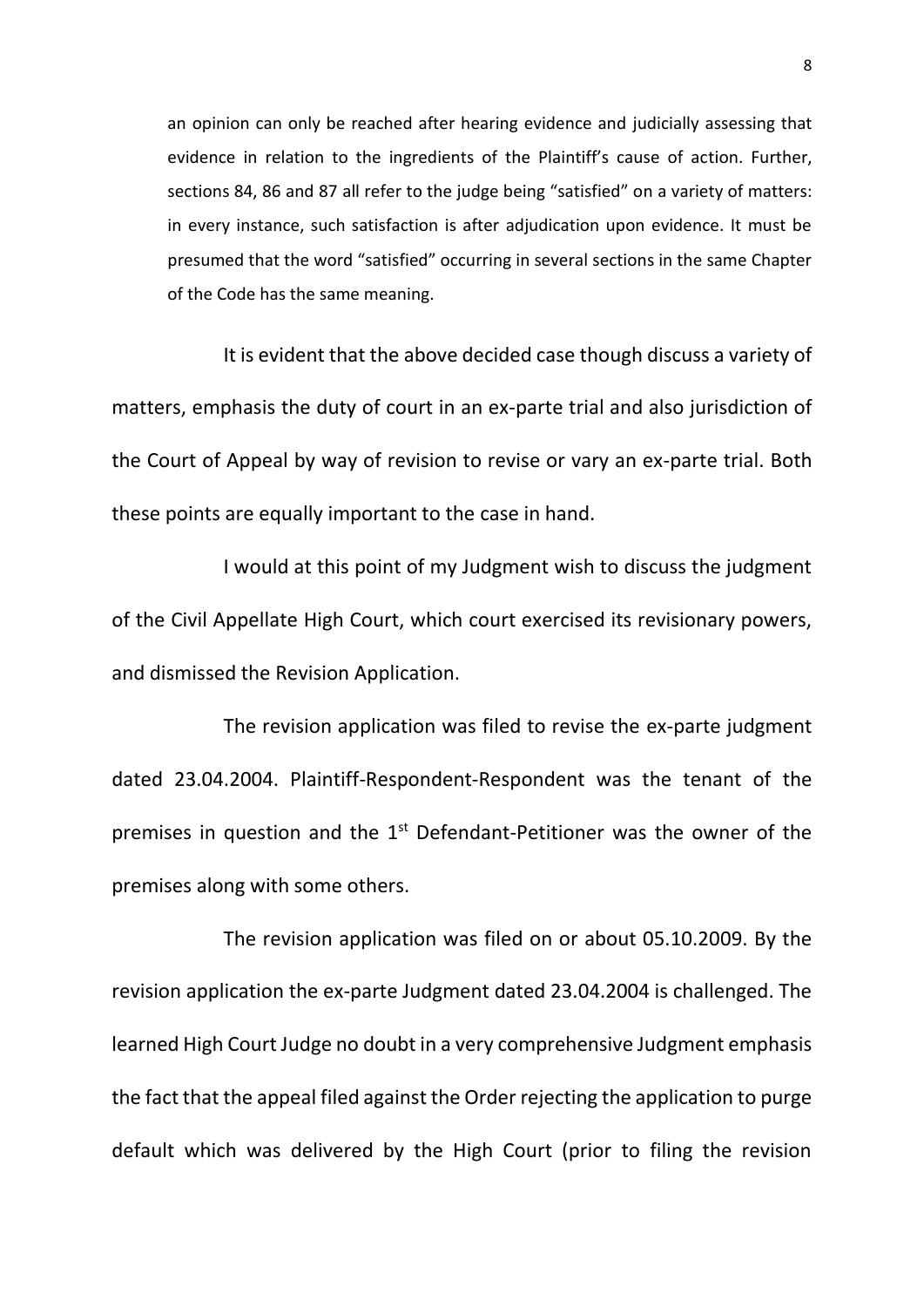application) by Judgment dated 09.07.2009 was disclosed by the  $1<sup>st</sup>$  Defendant-Petitioner in his petition but failed to disclose the fact whether such appeal was allowed or refused. It is the view of the learned High Court Judge, that the  $1<sup>st</sup>$ Defendant-Petitioner ought to have disclosed that fact since revision applications are discretionary remedies. There is a lack of uberima fides by the 1 st Defendant-Appellant, and cite the case of *Navarathnasingham Vs, Arumugam 1980 (2) SLR 1*. In such a situation court should be cautious and slow to permit such review. No doubt the party concerned enters into a contract with court and is bound to disclose all material facts. On that ground a revision application could have been rejected.

There is a duty cast on an Attorney-at-Law to disclose all material facts to court. This is a basic norm emanating from rules of the Supreme Court which has to be followed and respected.

The other matter considered by the High Court is the inordinate delay to file the revision application. There is a delay of 5 years and the failure to invoke the jurisdiction of the Supreme Court from Judgment of the High Court delivered on 09.07.2009. (on appeal)

Learned High Court Judge also state that exceptional circumstances cannot be found to exercise the revisionary jurisdiciton of court. There are numerous decided cases which state that exceptional circumstances need to be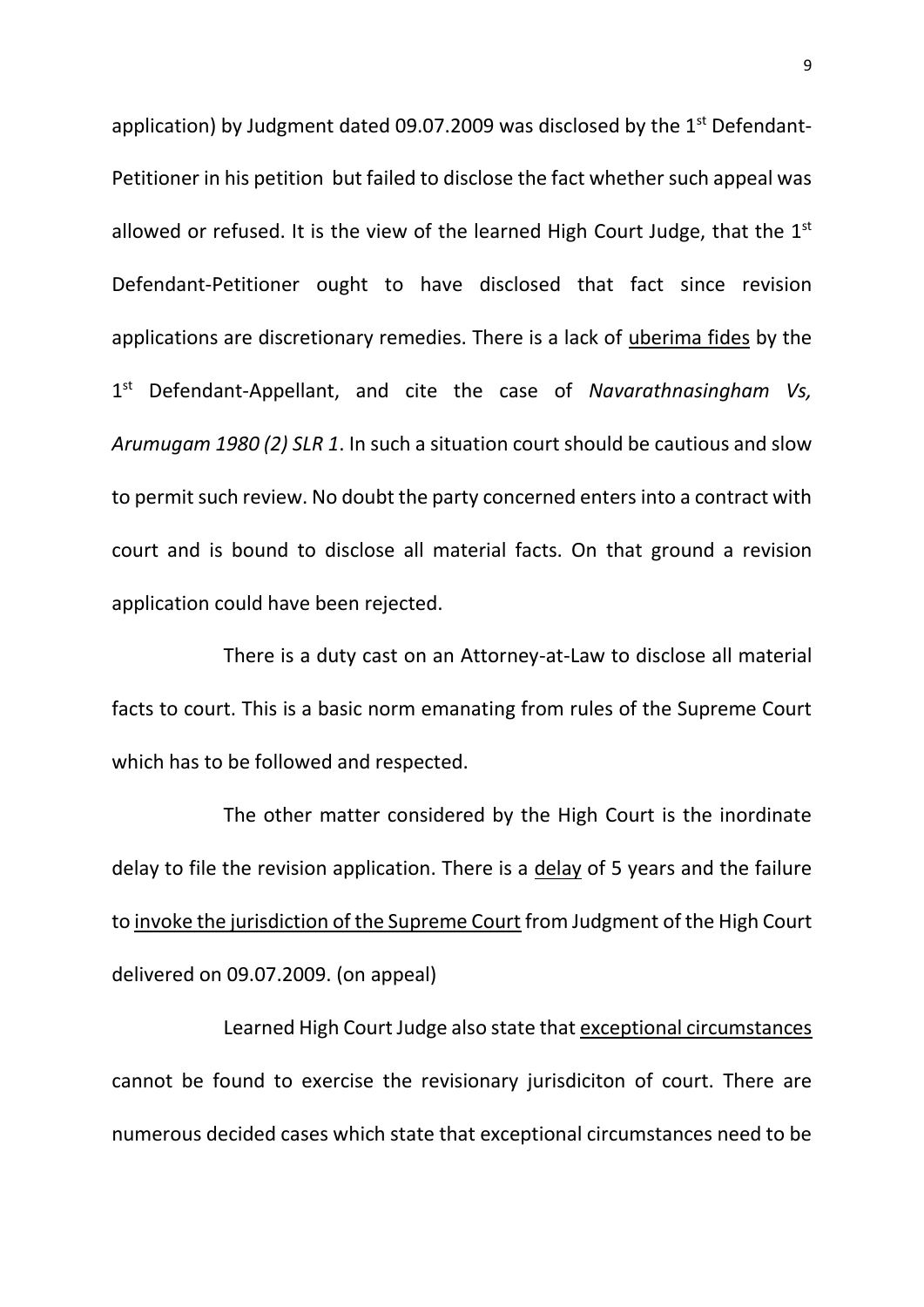established to invite the revisionary jurisdiction of court. Rustom Vs. Hapangama 1978/79 (1) SLR 352; Rasheed Alli Vs. Mohamed Alli 1981 (1) SLR 262.

The High Court Judgment based on the revision application, place more emphasis on lack of exceptional circumstances, albeit the 1<sup>st</sup> Defendant-Petitioner took up the position that the ex-parte Judgment is illegal. It is only a passing remark by the learned High Court Judge but the ex-parte Judgment has not been properly examined to decide on its propriety.

This court observes that as stated above the ex-parte Judgment is a nullity, which is earlier in time in this case and that is akin to a sound exceptional circumstances to exercise revisionary powers. The ex-parte Judgment being a nullity is a very fundamental issue. Nullity of Judgment will override and prevail over any other exceptional circumstances and as such a good ground to exercise the revisionary jurisdiction of court, notwithstanding any delay, etc.

The questions of law are answered as follows in favour of the Appellant.

(1) Yes

(2) No. The High Court was in error and it is not justified in refusing to the revisionary relief.

(3) Yes.